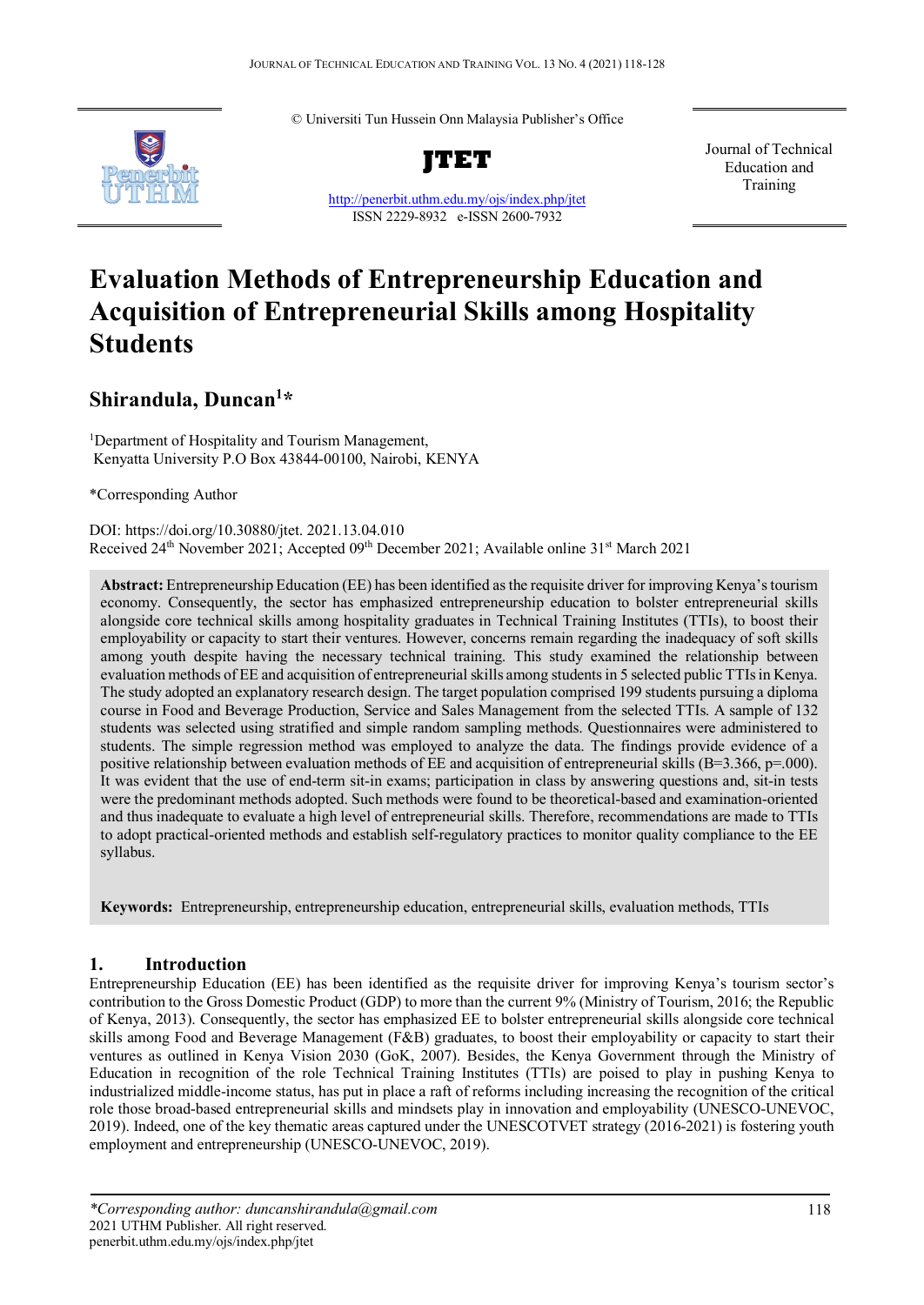Entrepreneurship education (EE) has been identified as the requisite driver for improving Kenya's tourism sector's contribution to the Gross Domestic Product (GDP) to more than the current 9% (Ministry of Tourism, 2016; the Republic of Kenya, 2013). Consequently, the sector has emphasized EE to bolster entrepreneurial skills alongside core technical skills among Food and Beverage Management (F&B) graduates, to boost their employability or capacity to start their ventures as outlined in Kenya Vision 2030 (GoK, 2007). Besides, the Kenya Government through the Ministry of Education in recognition of the role Technical Training Institutes (TTIs) are poised to play in pushing Kenya to industrialized middle-income status, has put in place a raft of reforms including increasing the recognition of the critical role those broad-based entrepreneurial skills and mindsets play in innovation and employability (UNESCO-UNEVOC, 2019). Indeed, one of the key thematic areas captured under the UNESCOTVET strategy (2016-2021) is fostering youth employment and entrepreneurship (UNESCO-UNEVOC, 2019).

Several studies testify to the positive and direct impacts that EE has on the perceived acquisition of entrepreneurial skills. Rengiah (2013) for instance shows that entrepreneurial intention in the Malaysian context is a function of EE fostered through students' attitudes, family roles, and the institution's roles. Tofan et al. (2017) posit that in Norway, EE impacts positively and significantly on self-efficacy and entrepreneurial intentions. Mwasalwiba (2010) uses the Tanzanian context to aver that EE is vital to enhancing entrepreneurial culture and required attitudes for work and life. Ana et al. (2017) clearly articulated the need to foster entrepreneurial skills among hospitality students by acknowledging that tourism remains among the economic sectors with higher growth prospects across the world. They point out that the industry is quite demanding and highly competitive and therefore ought to consider entrepreneurial skills as paramount. Rahul (2018) posits that restaurants in today's era have adopted the latest global trends and have dropped their conservative approach. In such a scenario, the culinary skills gained from training in  $F \& B$  qualify as entrepreneurship. Rahul (2018) argues that by being a culinary entrepreneur, an F&B graduate has the advantage of thinking big having started small. The graduate can, for instance, start-up with weddings and social gatherings business and then expand to more F&B offerings. Reddy (2018) contends that food is a basic requirement for life, making F&B the oldest and most stable business in the world. Consequently, most entrepreneurs tend to favour the F&B business. Reddy however points out that most F & B start-ups hardly survive for 3 years ostensibly because of a lack of entrepreneurial skills.

In focusing on EE to nurture entrepreneurial skills, the role of evaluation of EE cannot be overemphasized. Fayolle and Gailly (2008) underscore that effective evaluation methods of EE should cover diverse objectives of EE. This notwithstanding, scholars have noted that coming up with an ideal evaluation tool that can provide ample evidence on the acquisition of entrepreneurial skills among students is a challenging task (Mkala & Wanjau, 2013; Mwasalwiba, 2010). Buoyed by the lack of clear criteria for evaluation, and tools for effective measurement of EE, Fayolle and Gailly (2008) champion for the definition of an effective evaluation framework for EE that should take into consideration the objective for entrepreneurship learning and student characteristics. Pittaway and Edwards (2012) call for the development of a policy to guide the assessment and evaluation of EE.

Kenyan TTIs often use written examinations, business plans, and project reports to evaluate EE (the Republic of Kenya, 2006; Mkala & Wanjau, 2013). According to the Food and Beverage Management Curriculum (Republic of Kenya 2006) students of EE are usually evaluated through continuous assessment and summative evaluations methods. Continuous assessment accounts for 30% while the end-of-term evaluation through written examinations accounts for 70% of the score. The use of written exams to evaluate EE has been faulted for its inability to accurately and efficiently measure the acquisition of entrepreneurial skills (Mwasalwiba, 2010). Mwasalwiba argues that on the contrary, this approach of written exams only effectively measures the extent to which knowledge relating to entrepreneurship has been understood; ability among students to recall concepts; and some indication of students' interest in EE. Given limitations inherent in written exams, Syed (2015) identifies the use of the business plans or projects as a viable and effective approach to evaluate the acquisition of entrepreneurial skills.

Since the main goal of entrepreneurship education is to impart in learners the attitudes, knowledge, and skills to act in an entrepreneurial way, EE is a compulsory subject in the first module of the F & B Management course. However, despite the inclusion of entrepreneurship education in the F & B curriculum, the implementation of EE remains to be a major challenge in the world (Lackéus, 2015), most especially, the ability of EE to turn ideas into action by inculcating entrepreneurial skills. Although the Kenyan government has put a lot of emphasis on the Technical Vocational Education and Training (TVET), and particularly the integration of Whole Youth Development (WYD) in the system to develop soft skills among trainees through entrepreneurial training, concerns remain regarding the inadequacy of soft skills among youth-despite having the necessary technical training (Awiti et al., 2019). These raise concerns on whether entrepreneurship education as envisioned in the TVET curriculum in Kenya, inculcates the requisite entrepreneurial skills for workplace readiness among the youth.

This notwithstanding, existing studies on the discourse of entrepreneurship education expose some contextual and theoretical gaps. First and foremost, most of the reviewed studies focus on entrepreneurial intention as a function of entrepreneurship education (Ayodele, 2017; Barba-Sanchez & Atienza-Sahuquill, 2018; Kalyoncuoglu et al., 2017; Zhang et al., 2014). From a theoretical perspective, such studies which focus on entrepreneurial intention as opposed to skills acquisition fail to give justice to theories of skill acquisition which are essentially learning theories. This then called for the need to explore theories that govern learning from an experiential perspective.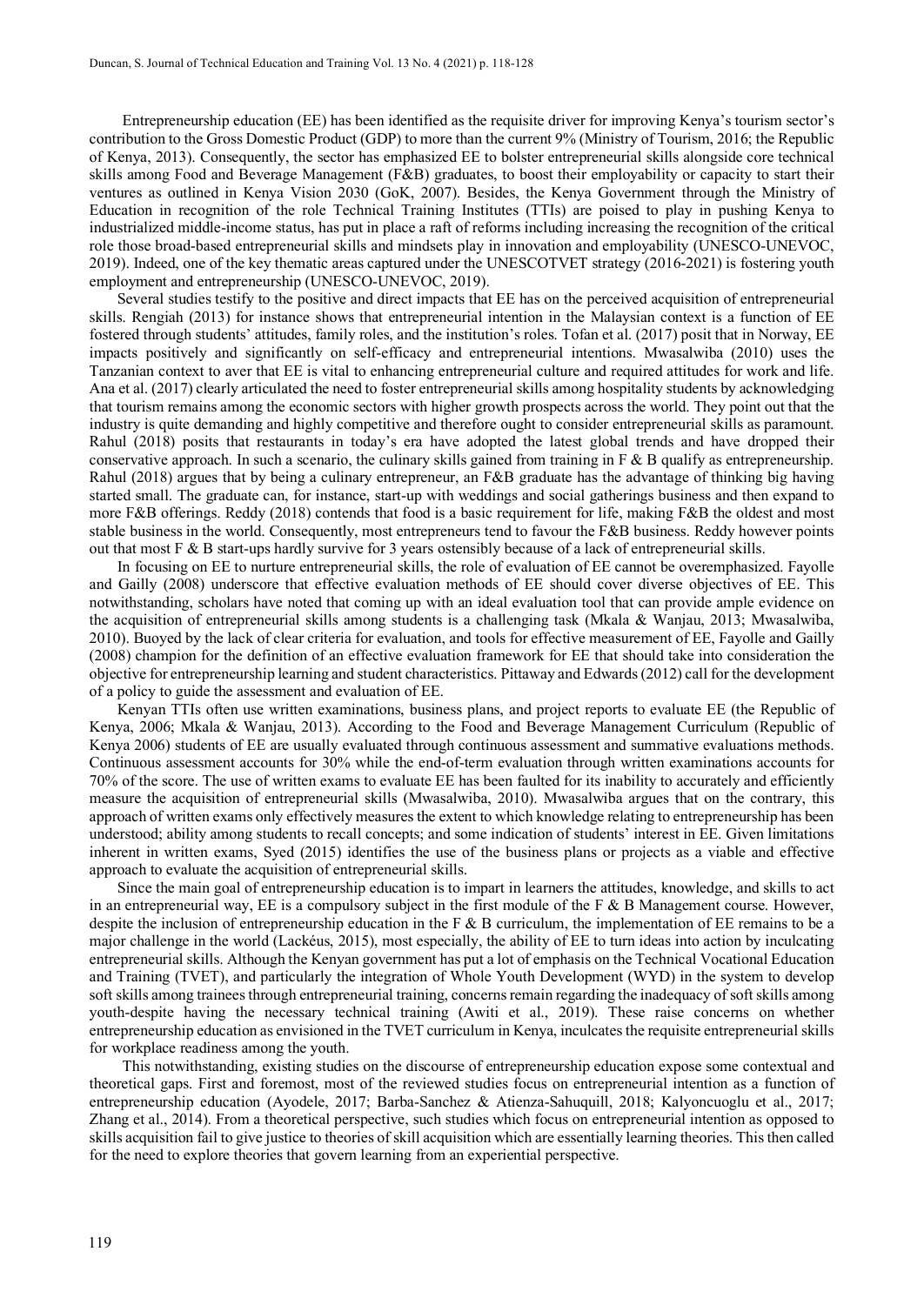This study was underpinned by DeKeyser's Skill Acquisition theory, deemed suitable when interrogating skills acquisition. Based on the existing array of conflicting standpoints on which methods of EE evaluation are viable for assessing EE, and a lack of clear criteria for evaluation, and tools for effective measurement of entrepreneurship education this study investigated the effect of evaluation methods of EE on the acquisition of entrepreneurial skills among students in selected TTIs in Kenya.

# **2. Literature Review**

# **2.1 Evaluation Methods of EE**

Evaluation is described as a systematic process that enables the assaying and judgment of whether the instructional program is effective, and through which the nature and extent of behavioural change among students who may have been exposed to the instructional process can be determined (UNESCO, IBE, 2013).

Afsahi (2016) outlines three main types of evaluation methods, which are formative, summative, and follow-up. Afsahi contends that formative evaluation occurs during the educational process with the intent of improving performance, often referred to as "feedback."

Conversely, summative evaluation occurs after educational activity with the intent of documenting achievement or competence. Lastly, follow-up evaluation occurs sometime after an educational activity, with the intent of determining whether the learner has applied the knowledge/skill in practice. Additionally, evaluation can be done at three main domains, which are, learner, facilitator, and course. At each level, both the process and outcome can be evaluated. Evaluation of the process involves assessment of the effectiveness of instructional methods used in a course, while evaluation of the outcome involves assessment of the effectiveness of results of the educational program.

Mwasalwiba, (2010) classified indicators for the evaluation of EE into two categories based on whether outcomes are short-term or long-term. The researcher opined that short-term indicators of evaluation include examination scores, transition rates, students' satisfaction, attitudinal change on perceptions, and intentions towards entrepreneurship among others. On the contrary, long-term indicators include; type and number of start-ups, innovations, technologies, job creation, employment rates among graduates, and contribution to society.

Nevertheless, Mwasalwiba observes that short-term indicators which use behavioural constructs appear to be favoured yet; it becomes difficult to distinguish between impacts of educational interventions and impacts of postgraduation contextual experiences. For Pittaway and Edwards (2012), evaluation methods should be based on the learning outcomes of entrepreneurship, and in pursuance of the three core practices of 'learning for', 'learning about, and 'learning through'.

# **2.2 Entrepreneurial Skills**

Bacigalupo et al. (2016) pointed out that entrepreneurial skills encompass competencies that target an individual's work capabilities and personal capabilities needed to navigate the dynamic society. Ekpe et al. (2015) further contend that knowledge and skills acquired during training enable the individual to exploit existing entrepreneurial opportunities. Chell (2013) summarized four main categories of entrepreneurial skills namely; idea identification/creation; capitalising on ideas; traits/behaviour and managerial leadership skills. The summary is shown in Table 1.

#### **Table 1 - Categories of entrepreneurial skills**

| 1. Idea identification/creation |  |                               |  |  |  |
|---------------------------------|--|-------------------------------|--|--|--|
|                                 |  | Idea generation / envisioning |  |  |  |
|                                 |  |                               |  |  |  |

- Opportunity recognition and means-end analysis
- Ability to acquire information about a potential opportunity, domain knowledge, and associated skills
- Recognition of social / market need

# **2. Capitalizing on ideas**

- Awareness of environment and factors conducive to opportunity exploitation
- Ability to garner the necessary material resources
- Ability to convince others of the value of an opportunity
- Networking and social embedding

# **3. Traits/behaviours**

- Self-belief, self-awareness, trust in own judgment
- Ability to manage risk and shoulder responsibility
- Ability to endure and cope with difficulties. Energy, motivation, persistence, etc.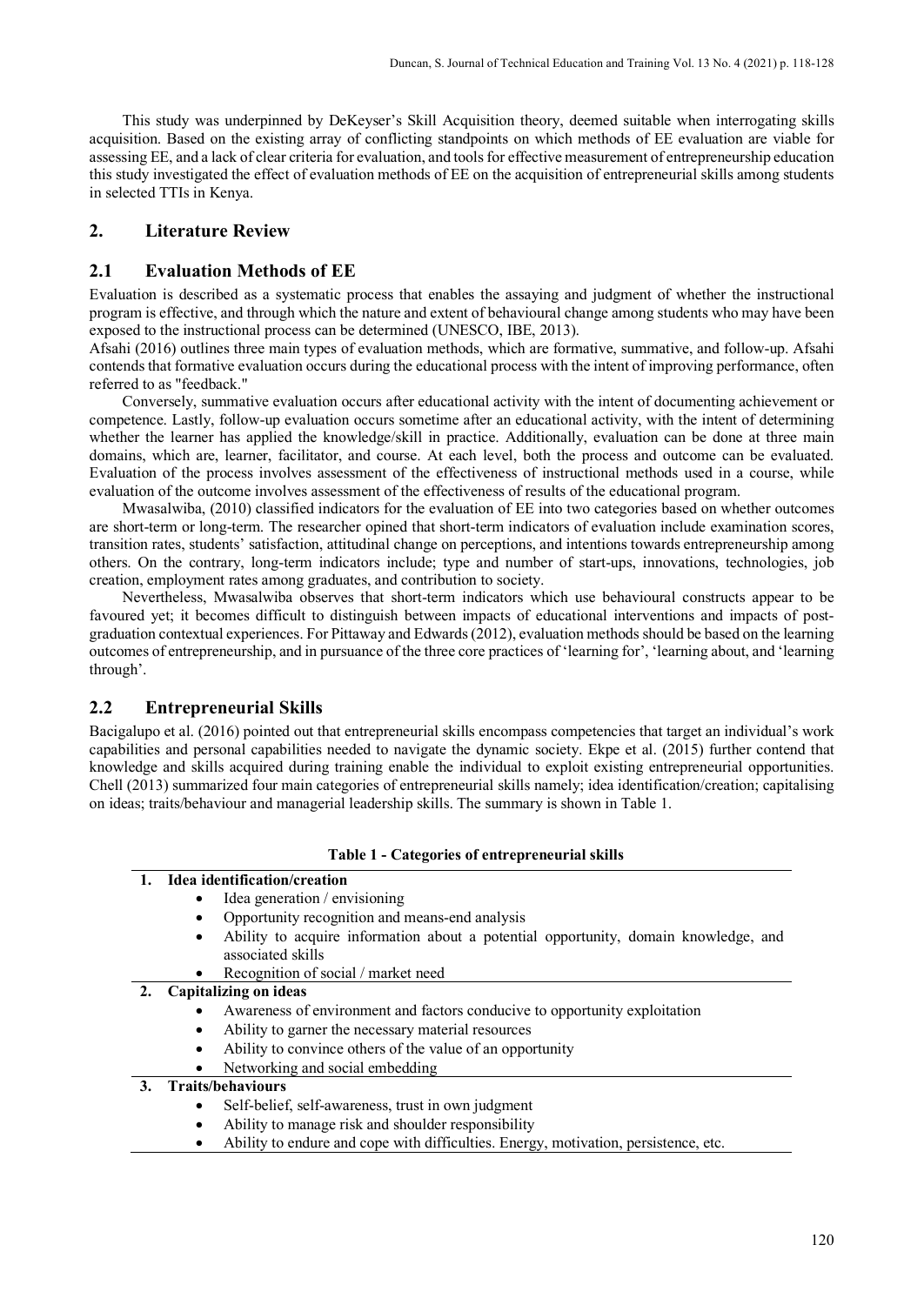| <b>Table 1 - Continue</b> |                   |                                                                                     |  |  |  |  |
|---------------------------|-------------------|-------------------------------------------------------------------------------------|--|--|--|--|
|                           | Traits/behaviours |                                                                                     |  |  |  |  |
|                           | $\bullet$         | Self-belief, self-awareness, trust in own judgment                                  |  |  |  |  |
|                           | $\bullet$         | Ability to manage risk and shoulder responsibility                                  |  |  |  |  |
|                           | ٠                 | Ability to endure and cope with difficulties. Energy, motivation, persistence, etc. |  |  |  |  |
| 5.                        |                   | Managerial/leadership skills                                                        |  |  |  |  |
|                           | $\bullet$         | Ability to manage others                                                            |  |  |  |  |
|                           | ٠                 | Ability to overcome institutional and other constraints                             |  |  |  |  |
|                           | $\bullet$         | Ability to develop an idea as a commercial opportunity                              |  |  |  |  |
|                           | ٠                 | Decision-making capability                                                          |  |  |  |  |

Source: Adapted from Chell (2013, p.12)

# **2.3 DeKeyser Skill Acquisition Theory**

DeKeyser's (2007) Skill Acquisition Theory posits three levels of knowledge acquired through the learning of new skills, from a basic understanding of facts to an automated level of application. The three levels of knowledge range from declarative, procedural, and automatized. Declarative knowledge refers to static information of facts encoded in memory.

Further, procedural knowledge refers to the application of declarative knowledge to cognitive as well as psychomotor operations. The theory argues that procedural knowledge is gradually attained from declarative knowledge through meaningful practice influenced by instructional settings. In the context of entrepreneurial skills, procedural knowledge may refer to the ability of the student to generate valuable business ideas and opportunities and mobilize resources required to turn the business ideas and opportunities into value.

Lastly, DeKeyser (2007) concludes that continued practice of procedural knowledge results in an automatized level of knowledge that is fully spontaneous, effortless, fast, and errorless use of declarative facts unconsciously. The achievement of automaticity occurs through a process known as proceduralisation, which is a repetitive application of declarative knowledge to the point where facts, concepts, and ideas no longer matter. In this sense, automaticity is achieved at the point when there is a reduced error rate, reaction time, and interference with/from other tasks that takes place after proceduralisation.

The Skill Acquisition Theory was deemed ideal in this study since it summarizes the process of acquisition of skills. The three phases are applicable in EE and the acquisition process of entrepreneurial skills. The declarative stage for instance involves assigning a novel task that requires cognitive performance. This is clearly what is expected in entrepreneurship, for which one identifies a novel opportunity that requires cognitive creativity or innovation. The second phase takes cognizance of task-specific production that requires practice oriented towards stimulus-response connections. The second phase relies on the instructional setting which if well-presented, can enhance the process of gradual advancement from declarative to procedural knowledge. This can therefore imply that the methods of teaching and evaluation of EE can play a vital role in either enhancing or impeding the skill acquisition process. Meanwhile, the third phase fits well with entrepreneurship in food and beverage which is autonomous.

# **2.4 Hypothesis Development**

Although the methods of teaching and evaluation of EE can play a vital role in the acquisition process of entrepreneurial skills, concerns remain regarding the inadequacy of soft skills among youth despite having undergone the necessary technical training (Awiti et al., 2019). Concerns on whether entrepreneurship education as envisioned in the TVET curriculum in Kenya, inculcates the requisite entrepreneurial skills for workplace readiness among the youth. The uncertainties are raised by the little evidence of guidelines and standards provided in the entrepreneurship education syllabus (the Republic of Kenya, 2006) on how evaluation methods are supposed to be monitored to ensure quality and compliance with the Technical Vocational Education and Training Authority (TVETA) Competence-Based Education, Training and Assessment (CBETA) Standards and Guidelines (2019). Thus, this study postulates the following hypothesis:

**H01**: There is no relationship between evaluation methods of EE and acquisition of entrepreneurial skills among students in selected TTIs in Kenya.

# **3. Methodology**

The study employed an explanatory research design, using a semi-structured questionnaire. The explanatory research design enabled a systematic collection and analysis of data from a sample population, to provide an in-depth insight into the study population and the variables under study. Besides, the explanatory research design supported the investigation of the relationship between evaluation methods of EE and the acquisition of entrepreneurial skills.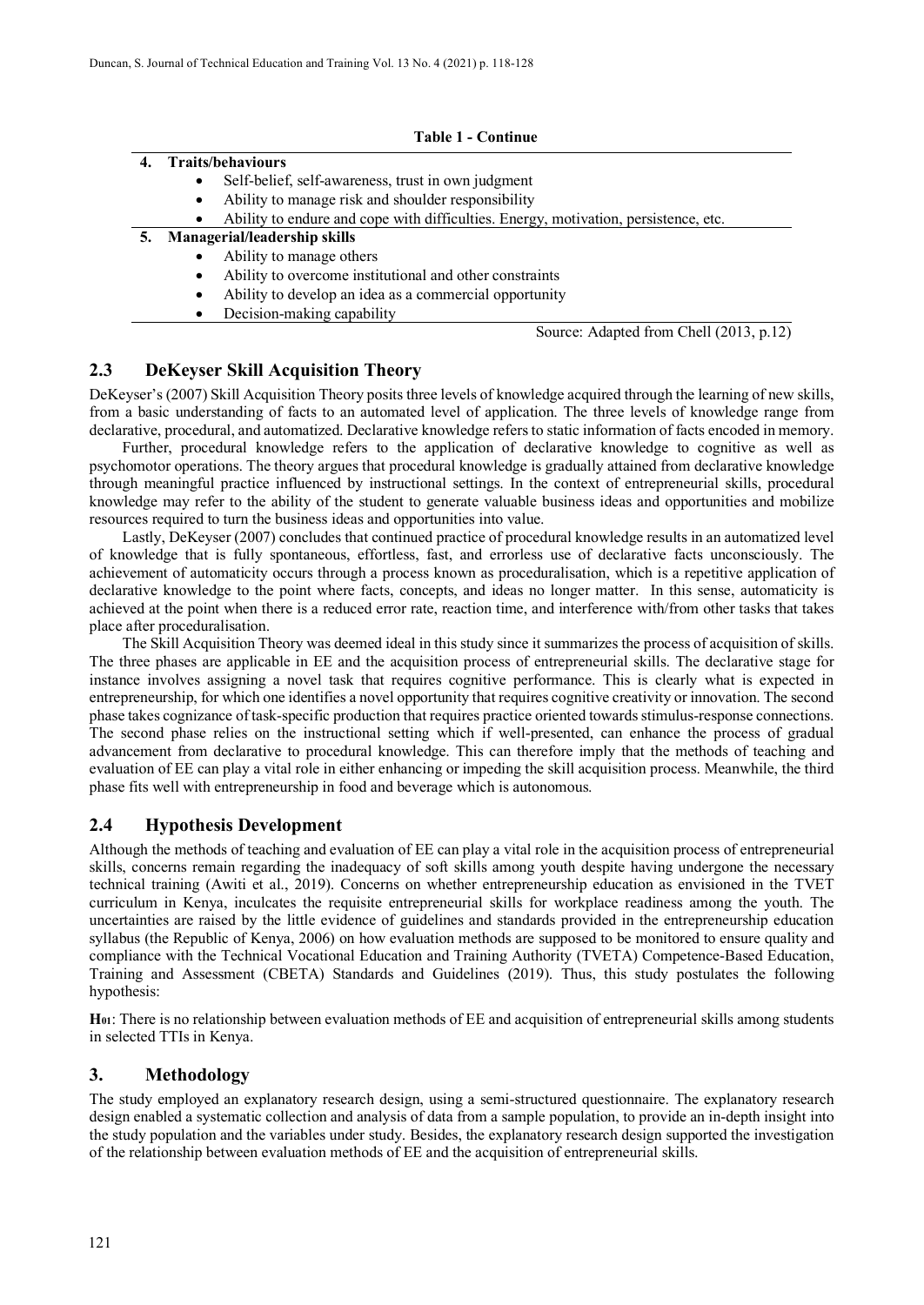# **3.1 Sampling and Population**

This study was conducted in five (5) TTIs in Kenya, spread out in three counties namely; Nairobi City County, Kajiado County, and Murang'a County. The selection of the TTIs was based on their pioneering status in offering F&B courses, and their capability to attract large numbers of students. The study employed an explanatory and descriptive research design. The sampling units were the hospitality departments in the respective institutions, while the study units were the module II F&B diploma students. The sampling frames included the student course registration records retrieved from the departments and records of trainers handling F&B.

A reconnaissance study of the TTIs revealed that there was a total of 199 students enrolled under the module II diploma in F & B in the five TTIs. From this population, a sample size of 132 was determined using Saunders, Lewis, and Thornhill, (2012) table of sample size determination. Besides, simple random sampling employing the lottery method was then used to select the required number of students from each institution. Structured questionnaires were administered to the sample.

# **3.2 Instrument**

The F&B students' questionnaire was the principal data collection instrument in this study. The questionnaire was selfdeveloped and consisted of three sections. The first section sought the socio-demographic information of students including place of residence, gender, age, past entrepreneurial experience, and parental entrepreneurial traits. Section two collected data on the evaluation methods in EE using 12 items. The third and final section concentrated on information about the acquisition of entrepreneurship skills in terms of declarative, procedural, and automatic skills. this section consisted of 20 items. The items measuring the various constructs were elicited on a 5- point Likert -type scale (5 strongly agree, 4- agree, 3- moderately agree, 2- disagree and 1-strongly agree).

Data collection was facilitated by a permit to research the selected institutions from the National Commission for Science Technology and Innovation (NACOSTI) which is the statutory body mandated to advise the Government on innovation and Research required for proper coordination and economic development of the country among other matters. The permit was used to secure permission from relevant authorities to collect data in the identified institutions. The questionnaires were self-completed by the students to enhance the confidentiality of the data collection process.

Face validity and content validity were enhanced by EE professionals. The researcher sought the suitability of the questionnaire both in design and structure from 4 F&B curriculum experts drawn from the TVETACDACC Directorate, and 5 EE trainers from 5 public TTIs.

Reliability of scales used in the F& B students' questionnaire was achieved by using Cronbach's alpha to measure the internal consistency of scale items using data from the pilot study. The reliability results of the Cronbach's alpha coefficient of the independent variable (evaluation methods of EE) was .781 and the dependent variable (acquisition of entrepreneurial skills), results showed a Cronbach's alpha coefficient of 0.930. Generally, all the variables used in the study indicated an acceptable internal consistency, above the minimum value of 0.7 considered acceptable (Hair *et al*., 2006) (see Table 2).

| <b>Reliability Statistics</b>                        | No of items | Cronbach's Alpha Based |
|------------------------------------------------------|-------------|------------------------|
|                                                      |             | on standardized items  |
| Evaluation methods of $EE(X)$                        |             | 0.781                  |
| Level of acquisition of entrepreneurial skills $(Y)$ | 20          | 0.930                  |

**Table 2 - Results of the reliability test**

# **3.3 Data analysis**

Quantitative data was analyzed in compliance with due procedures of quantitative data analysis. The collected data was therefore first screened and cleaned for missing data and outliers. This was subsequently followed by a descriptive analysis that explored the prevailing status of the variables under study within the study context. The methods of evaluation of EE used were rated on a 5-point Likert scale of [5] very often, [4] often, [3] half the time, [2] rarely, and [1] never. The second stage involved the use of simple regression to determine the relationship between the evaluation methods EE and the acquisition of entrepreneurial skills among the students.

### **4. Results**

The study sought to profile the gender of students. As shown in fig. 1 during the time of data collection, a majority of the students enrolled in diploma courses in food and beverage production, sales, and service management were females (60.8%) compared to males (39.2%).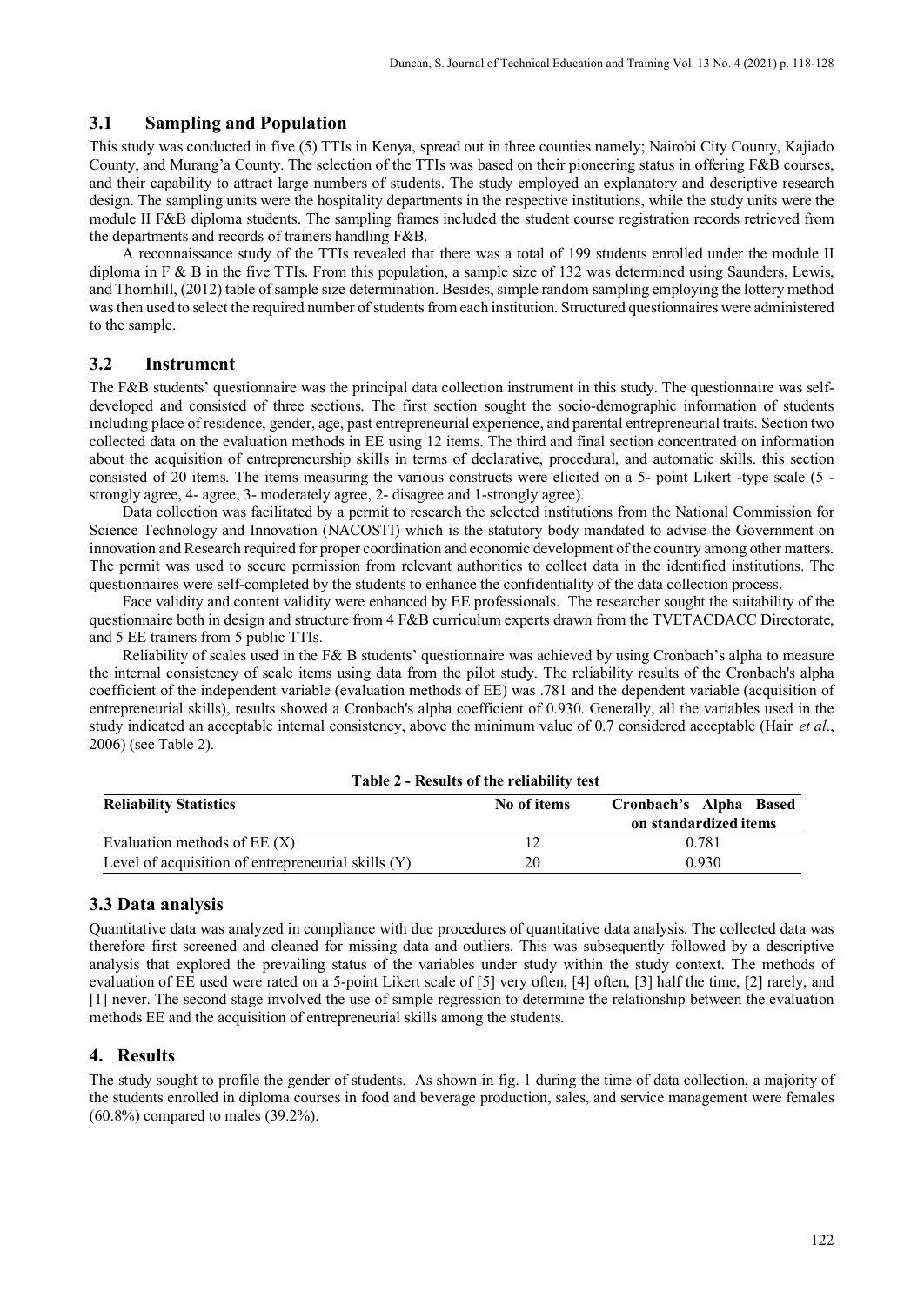

**Fig. 1 - Gender distribution of the student**

Concerning the students' age, it is evident that most students ranged between the age group of 20-23 years (76%), followed by 24-27 years (16%). The least group ranged between 16-19 years (8%). None was less than 16 years old or more than 27 years old.



**Fig. 2 - Age group distribution of the students**

Besides, this study found that a large number of students (67.2%) had parent(s) who had started or run their businesses as opposed to those who had not (32.8%).



**Fig. 3 - Distribution of entrepreneurial traits of the parents among students**

Lastly, figure 4.4 shows the students' entrepreneurial experience at the time of data collection and the nature of the business engaged in. A large number of students (83.2%) did not practice any form of entrepreneurship compared to a few (16.8%) who were involved in non-hospitality-related small businesses (12.8%). Very few (4%) were involved in hospitality-related small businesses.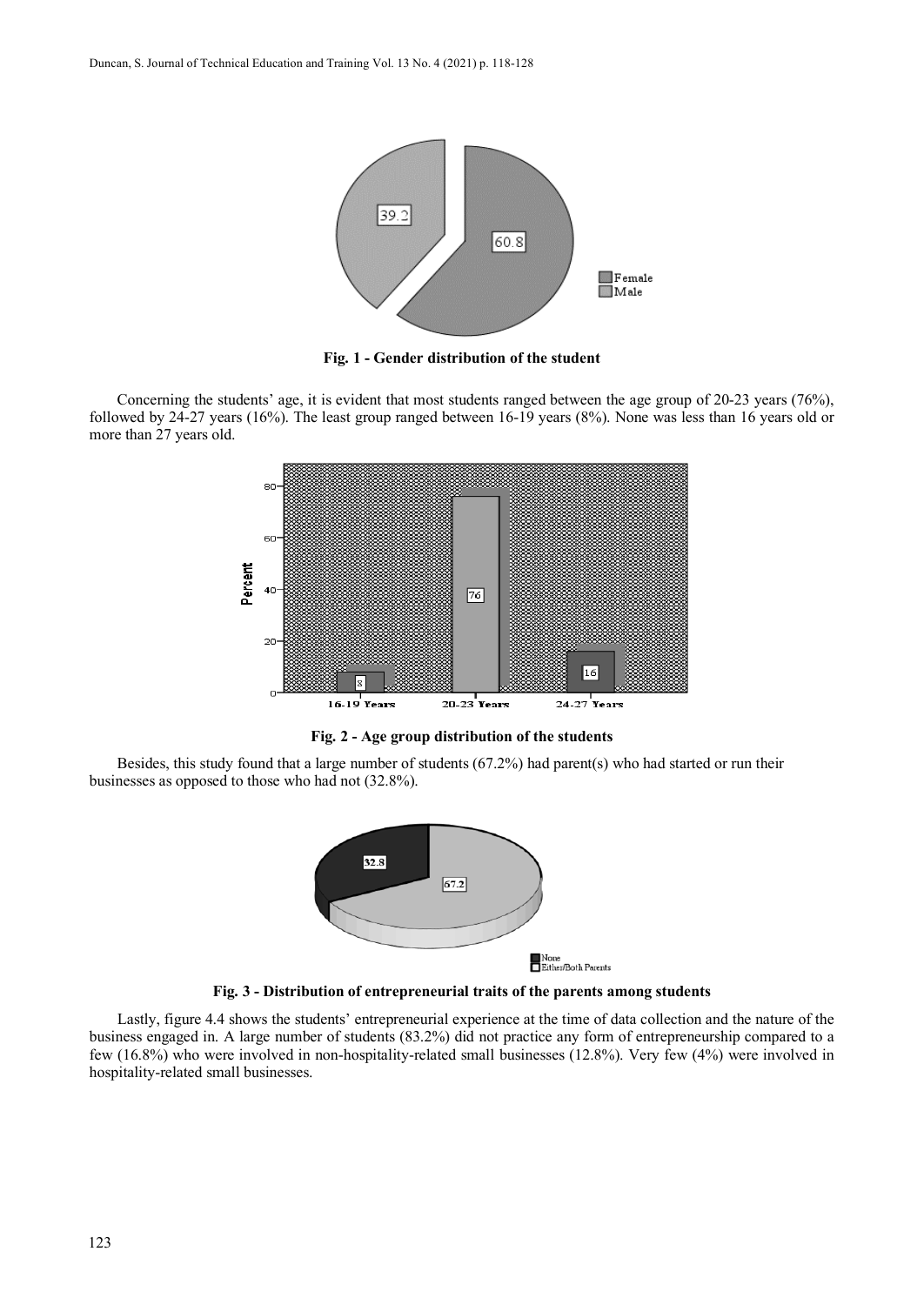

**Fig. 4 - Students' entrepreneurial experience and nature of business**

From the descriptive results, most students agreed that the subject is most frequently evaluated through the use of end-term sit-in examinations (64%), participation in class by answering questions (50.4%), and sit-in tests (49.6%). Besides most of the students indicated that they are often evaluated using the following methods: assessment of business plans and business reports (38.4%); group/individual presentations (30.4%); case studies (21.6%) and interpretation of financial statements (28.0%). In addition, a larger percentage of students indicated that the rest of the methods have never been used to evaluate the subject; assessment of a business project (29.6%); assessment of entrepreneurship attachment field reports (34.4%); writing of essays/term papers on entrepreneurship (33.6%) and observation and assessment of business activity (30.4%).

The mean scores indicate that the commonly used methods of EE evaluation are end-term sit-in exams ( $\bar{x}$ =4.53) and participation in a classroom by answering questions (4.35). Both methods posted a standard deviation of 0.691 and 0.732 respectively implying a small variation of responses in the group that is being studied. Use of sit-in tests  $(\bar{x}=4.04,$  $\sigma$ =1.201), assessment of business plans and business reports ( $\bar{x}$ =3.62,  $\sigma$ =1.435); and group/individual presentations  $((\bar{x}=3.48, \sigma=1.365)$  were often used in the evaluation process of students. The standard deviations of the three methods were relatively low implying that the responses did not significantly vary from the mean.

The three least used methods of evaluation include assessment of entrepreneurship attachment field reports,  $(\bar{x}=2.61,$ σ=1.453); writing of essays/term papers on entrepreneurship ( $\bar{x}$ =2.54, σ=1.423); and observation and assessment of business activity ( $\bar{x}$ =2.54,  $\sigma$ =1.280). Based on their low standard deviations, there were no significant variations in the student responses. A summary of descriptive results is shown in Table 3.

| <b>Statement</b>                                           | 5<br>$(\%)$ | $\boldsymbol{4}$<br>(%) | 3<br>$(\%)$ | $\mathbf{2}$<br>(%) | (%)  | Mean | Std.<br>Dev |
|------------------------------------------------------------|-------------|-------------------------|-------------|---------------------|------|------|-------------|
| End term sit-in examinations                               | 64.0        | 24.8                    | 11.2        | 0.0                 | 0.0  | 4.53 | .691        |
| Participation in a classroom by answering<br>questions     | 50.4        | 34.4                    | 15.2        | 0.0                 | 0.0  | 4.35 | .732        |
| Sit-in tests                                               | 49.6        | 22.4                    | 16.8        | 4.8                 | 6.4  | 4.04 | 1.201       |
| Assessment of business plans and business reports          | 38.4        | 22.4                    | 17.6        | 6.4                 | 0.0  | 3.62 | 1.435       |
| Group/individual presentations                             | 30.4        | 23.2                    | 24.0        | 8.8                 | 13.6 | 3.48 | 1.365       |
| Case studies                                               | 21.6        | 20.8                    | 24.0        | 13.6                | 20.0 | 3.10 | 1.419       |
| Interpretation of financial statements                     | 17.6        | 22.4                    | 28.0        | 12.8                | 19.2 | 3.06 | 1.354       |
| Assessment of a business project                           | 26.4        | 19.2                    | 11.2        | 13.6                | 29.6 | 2.99 | 1.609       |
| Assessment of entrepreneurship attachment field<br>reports | 13.6        | 17.6                    | 19.2        | 15.2                | 34.4 | 2.61 | 1.453       |
| Writing of essays/term papers on entrepreneurship          | 12.8        | 16.0                    | 17.6        | 20.0                | 33.6 | 2.54 | 1.423       |
| Observation and assessment of a business activity          | 7.2         | 16.8                    | 28.8        | 16.8                | 30.4 | 2.54 | 1.280       |

**Table 3** - **Evaluation methods of EE**

**Note**: N (listwise) =125; [5-4.2] Very often, [4.20-3.4] Often, [3.4-2.6] Half the time, [2.6-1.8] Rarely, [1.8-1] Never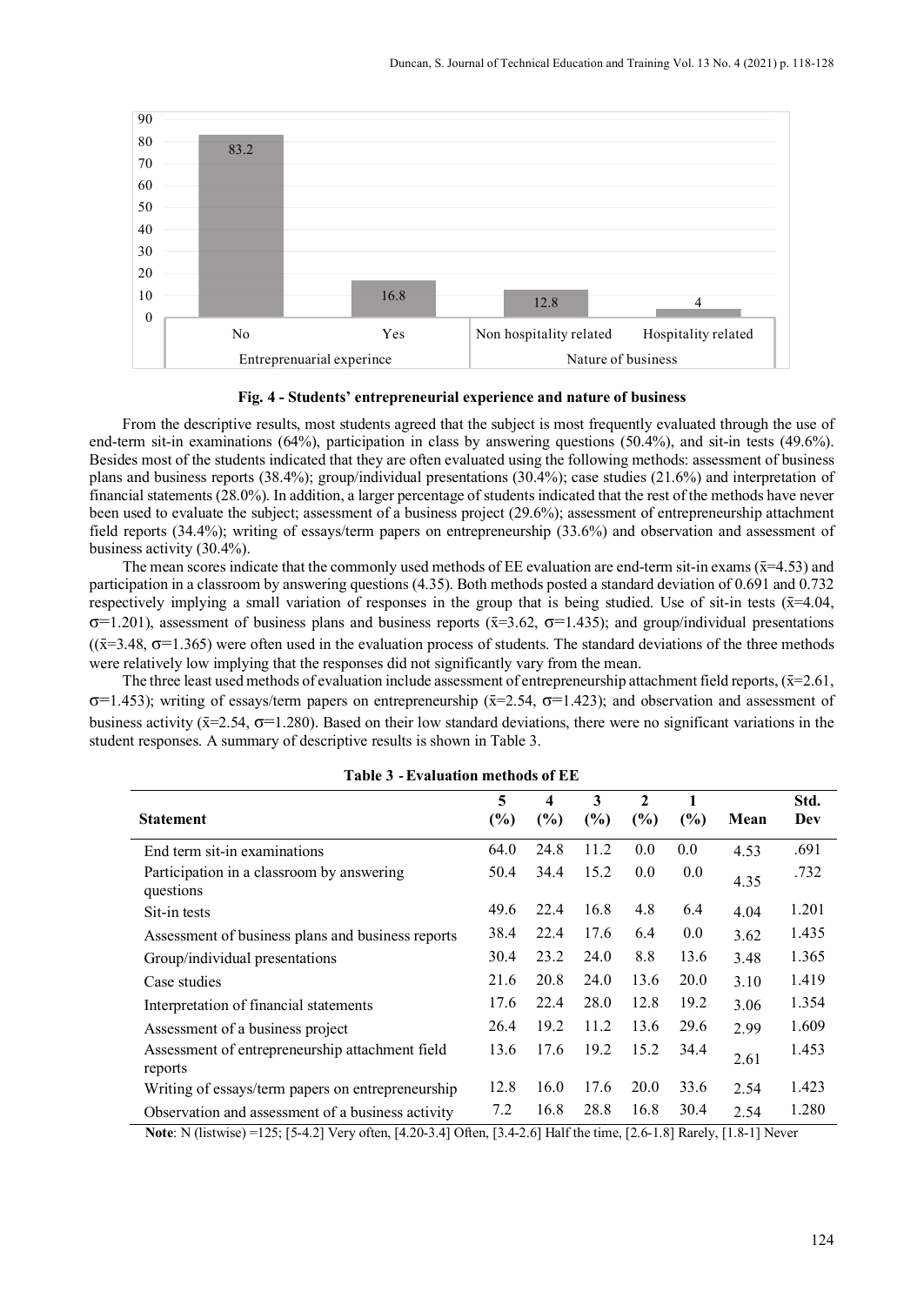Results of the regression analysis shown in Table 4 indicate that evaluation methods of EE employed in TTIs are significant predictors ( $\beta$ =3.366, p=.000) of the acquisition of entrepreneurial skills. This implies that when the adopted methods of evaluation of EE are implemented by one-unit percentage, the level of acquisition of entrepreneurial skills is likely to improve by approximately 47.4%. Consequently, the following null hypothesis was rejected; *Evaluation methods used in EE delivery do not significantly influence the level of acquisition of entrepreneurial skills among F&B students in selected TTIs in Kenya.*

**Table 4 - Coefficients for evaluation methods of EE and acquisition of entrepreneurial skills (N = 125)**

| Model                                                                  | <b>Unstandardized Beta (B)</b> | Sig. |  |  |  |
|------------------------------------------------------------------------|--------------------------------|------|--|--|--|
| (Constant)                                                             | $-914$                         | .232 |  |  |  |
| Evaluation methods                                                     | 3.366                          | .000 |  |  |  |
| <b>Note:</b> <sup>a</sup> Dependent Variable: Acquisition of Ep skills |                                |      |  |  |  |

The model yielded an R square of.224 This value was substantial, implying that 22.4% of the variation in the level of acquisition of entrepreneurial skills could be explained by the evaluation methods adopted. The model was significant at  $F(1, 123) = 35.599$ , p=.000 (Table 5).

| Table 5 - Model summary of the regression |                                                  |                 |                 |     |  |                   |
|-------------------------------------------|--------------------------------------------------|-----------------|-----------------|-----|--|-------------------|
| Model                                     |                                                  | <b>R</b> Square | <b>F</b> Change | df1 |  | df2 Sig. F Change |
|                                           | .474ª                                            | 224             | 35.599          |     |  | .000              |
| - - -                                     | $\sim$ $\sim$ $\sim$ $\sim$ $\sim$ $\sim$ $\sim$ |                 |                 |     |  |                   |

 **Predictors**: (Constant), Evaluation methods

# **5. Discussion**

The demographic profile of students revealed a gender disparity in the distribution of the student population, with females dominating the food and beverage course. This discrepancy can be explained by the perceived African gender roles. According to Bae *et.al.,* (2014) gender-based expectation leads both men and women to pursue gender-stereotype occupations. In this case, the African society expects females to take care of their families (Mwasalwiba, 2012); by performing roles such as cooking, serving, and cleaning.

Besides, many students had one or both parent(s) practicing some form of entrepreneurship. Nonetheless, the students themselves did not portray a significant entrepreneurial outcome such as opening their ventures. These findings may imply that the parental entrepreneurial actions did not sufficiently influence their children to practice some form of entrepreneurship. These findings can be explained by whether parents were involved in entrepreneurship either as an opportunity-driven or as a survival or supplement activity. Involvement in entrepreneurship for survival or as a supplement activity might fail to nurture entrepreneurial interest among students, especially if the parent struggles as an entrepreneur. Moreover, it might also imply that the entrepreneurship education subject did not impart a significant drive among students to engage in entrepreneurial activities such as self-employment (Mwasalwiba, 2012).

This study also found that EE is mostly evaluated using methods such as end-term sit-in exams; participation in class by answering questions, sit-in tests, assessment of business plans and business reports, and group/individual presentations. The long-term-based methods of assessment such as assessment of a business project; assessment of entrepreneurship attachment field reports; observation and assessment of business activity are rarely adopted. These results coincide with previous studies (Mwasalwiba 2010); Mkala & Wanjau 2013) which reported that most often EE is evaluated using short-term based methods, especially written examinations. The reason why short-term-based methods were commonly adopted compared to long-term-based methods can be explained by their ease in administering and the low costs involved (Mwasalwiba 2010).

However, the results provide evidence of a strong causal-effect relationship between evaluation methods of EE subject and perceived level of acquisition of entrepreneurial skills. This implies that the type of methods adopted can determine the level of entrepreneurial skills adopted. Research (Mwasalwiba 2010) has linked the use of written exams with the acquisition of general knowledge about entrepreneurship (*learning about outcomes)* and recall of concepts in EE (*learning in outcomes*). This method is weak in imparting lifelong skills (*learning for outcomes)* in entrepreneurship.

Short-term-based methods of evaluation have been linked to the acquisition of novice entrepreneurial skills. According to Pittaway and Edwards (2012), the use of tests examinations, case studies, and class participation are highly associated with *learning about* the objective of entrepreneurship whose focus is to assess business knowledge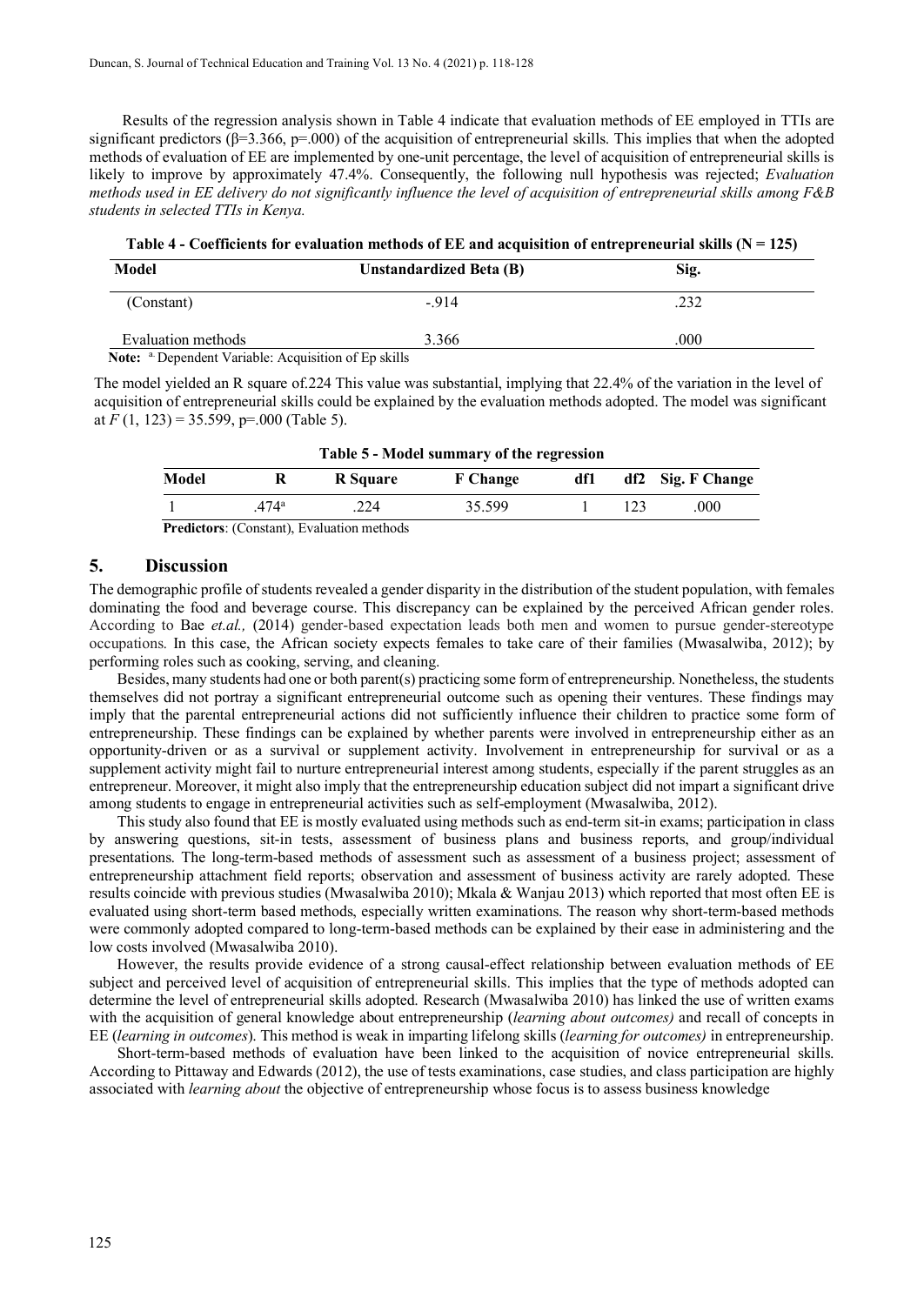and knowledge on start-up processes of entrepreneurship. Pittaway and Edwards found that the use of business plans, business reports, and presentations assess the acquisition of entrepreneurial behaviour, attitudes, and skill highly related to *learning for* the objective of EE. Similarly, Syed (2015) opines that the use of business plan/projects preparation can be effective in measuring *learning for* outcomes.

### **6. Conclusions and Implications**

This study found that TTIs in Kenya overly depend on short-term-based methods of evaluation such as end-term sit-in exams; participation in class by answering questions and sit-in tests. The long-term-based methods of evaluation of EE such as assessment of business projects and entrepreneurship attachment field reports; and assessment of business activities were rarely used. The short-term-based methods of EE evaluation are examination-oriented and thus inclined to the evaluation of entrepreneurship theoretical knowledge. For students to acquire an automatized level of entrepreneurial skills, long-term-based methods such as assessment of business projects, workshop presentations, and use of entrepreneurship attachment field reports are highly recommended. Such methods are practical-oriented and impart lifelong skills. The adoption of the long-term-based methods of evaluation structural implications. Firstly, there is a need for building structures that support impact-based evaluation. For instance, the use of contests and competition to win funds for the implementation of entrepreneurial projects may inform stakeholders of the true value and outcome of EE.

The implementation of long-term-based evaluation of EE implies resource mobilization. TTIs need to explore avenues of mobilizing resources through the establishment of collaboration networks and linkages with the local and global business communities and other industry players. Active collaborations and linkages can easily attract sponsors to fund projects such as the construction of business centers and incubation laboratories. One major player in this collaboration can be Youth Enterprise Development Fund (YEDF). It might be vital for accredited TTIs to partner with YEDF to establish an agency within the campus, whose main mandate can be scouting for innovative entrepreneurial ideas and providing support such as funding, mentorship, and marketing.

Lastly, TTIs need to establish proper quality assurance structures and to assess the extent to which compliance to the syllabus requirements are adhered. For instance, the EE syllabus recommends certain activities to be conducted during learning of EE. However, there are no guidelines or standards that provide a framework through which such activities can be monitored and assessed. The lack of such guidelines subjects the EE syllabus to abuse. This weakness risks the quality of learning outcomes. Therefore, to ensure enforcement of the syllabus requirements, TVETA can explore modalities on how this can establish self-regulatory practices such as the establishment of quality assurance departments to monitor quality compliance to the syllabus.

#### **Acknowledgment**

I am obliged to Dr. Rita Nthiga, Dr. Beatrice Imbaya, and Prof. Jack for your wonderful supervision, constructive criticism, and motherly guidance. You always encouraged me to work hard and inspired me to believe in my scholarly abilities. Your responsiveness to my calls and tireless help in accessing relevant information was not in vain.

### **References**

Afsahi, S. E, (2016). The Role of Evaluation in Curriculum Design. Retrieved from 10.13140/RG.2.2.10786.84165<br>Retrieved on 15<sup>th</sup> Jun 2020 from https://www.researchgate.net/publication/309556210 Retrieved on  $15<sup>th</sup>$  Jun 2020 from https://www.researchgate.net/publication/309556210 The Role of Evaluation in Curriculum Design.

Ana, D., Costa, R., Pita, M. & Costa, C. (2017). Tourism Education: What about entrepreneurial skills? *Journal of Hospitality and Tourism Management*, 30, 65-72.

Awiti, A., Orwa, C., Mbuvi, L., & Karumba, M. (2019). Whole Youth Development in Kenya: Survey of employers and employees in the formal and informal sectors to determine entry-level skills among youth (18-30 years) in employment Kenya. Accessed on 20 Apr 2021Retrieved from https://www.aku.edu/eai/Documents/Report%20- 20Youth%20Entry%20Level%20Skills.pdf.

Ayodele M. O (2017). *Perceptions of Students on Entrepreneurship Education and Entrepreneurial Intentions in Selected Nigerian Universities*. Published Ph.D. Thesis, Covenant University, Ota, Ogun State, Nigeria. Retrieved on 12th Jun 2019 from http://eprints.covenantuniversity.edu.ng/9506/1/Ayodele.pdf.

Bacigalupo, M., Kampylis, P., Punie, Y. & Van den Brande, G. (2016). *EntreComp: The Entrepreneurship Competence*  Framework. Luxembourg: Publication Office of the European Union. Retrieved on 10<sup>th</sup> July 2019 from https://publications.jrc.ec.europa.eu/repository/handle/JRC101581.

Bae, T.J., Qian, S., Miao, C. & Fiet, J.O. (2014). The Relationship between EE and EI: A Meta-Analytic Review. *Entrepreneurship Theory and Practice*, 38(2), 217-254.

Barba-Sánchez, V. & Atienza-Sahuquillo, C. (2018). Entrepreneurial intention among engineering students: the role of entrepreneurship education, *European research on management and business economics (ERMBE*), *24*(1), 53-61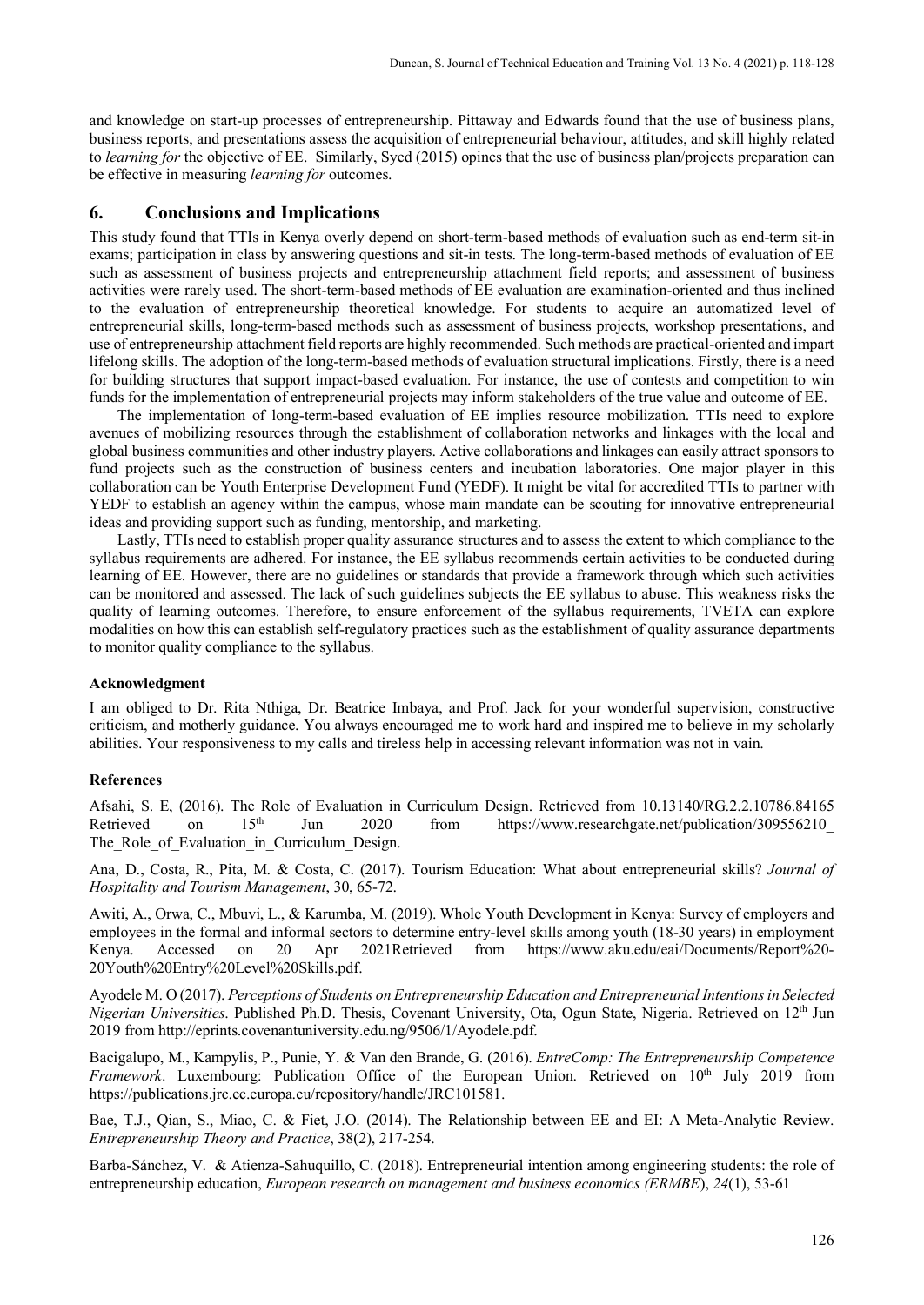Chell, E. (2013). Review of skill and the entrepreneurial process. *International Journal of Entrepreneurial Behaviour and Research, 19*(1), 6-31.

Dekeyser, R. (2007). Skill acquisition theory. In VanPatten, B. & Williams, J. (Eds.). (2015). *Theories in second language acquisition: An introduction* (5<sup>th</sup> ed.). Routledge.

Ekpe, I., Razak, R., Ismail, M. & Abdullah, Z. (2015). Entrepreneurial Skill Acquisition & Youth's Self-Employment in Malaysia: How Far? *Mediterranean Journal of Social Sciences, 6*(4), 150. Retrieved on 15<sup>th</sup> July 2019 from https://www.richtmann.org/journal/index.php/mjss/article/view/6912.

Fayolle, A., & Gailly, B. (2008). From craft to science: Teaching models and learning processes in entrepreneurship education. *Journal of European Industrial Training,* 32(7), 569-593*.* https://doi.org/10.1108/03090590810899838.

Kalyoncuoğlu, S., Aydıntan, B., & Göksel, A. (2017). The Effect of Entrepreneurship Education on Entrepreneurial Intention: An Experimental Study on Undergraduate Business Students. *Journal of Management Research*, *9*, 72.

Lackeus, M. (2015). Entrepreneurship in Education: What, Why, When, How. Entrepreneurship Background Paper. *OECD/European Commission,* Paris

Mkala, D.M., & Wanjau, K. (2013). Transforming Implementation of Entrepreneurship Education Programme in Technical Training Institutions in Kenya. *European Journal of Business and Innovation Research, 1*(3), 18-27.

Mwasalwiba, E. (2010). A review of its objectives, teaching methods, and impact indicators. *Journal of Education and Training,* 52(1), 20-47.

Mwasalwiba, E. S. (2012). *University Entrepreneurship Education in Tanzania: Teaching Context, Students Profiles, Expectations and Outcomes*. Published Ph.D. thesis. Vrije Universiteit Amsterdam. The Netherlands. Retrieved on 8th Feb 2019 from https://research. vu.nl /en/publications/university-entrepreneurship-education-in-tanzania-teachingcontex.

Pittaway, L., & Edwards, C. (2012). Assessment: examining practice in entrepreneurship education. *Education + Training, 54*(8/9), 778-800.

Rahul, R. (2018). *Why Your Culinary Skills Deserve to be Entrepreneurial in 2018*. Retrieved on 20<sup>th</sup> Jan 2021 from https://www.entrepreneur.com/article/315180.

Reddy, S (2018). *Entrepreneur Media: An Entrepreneur's Guide to Success in F&B Industry.* Retrieved on 18th Jun 2020 from https://www.entrepreneur.com/article/323698.

Rengiah, P (2013). *Effectiveness of entrepreneurship education in developing entrepreneurial intentions among Malaysian university students*. DBA thesis, Southern Cross University, Lismore, NSW. Retrieved on 20th Jan 2021 from https://researchportal.scu.edu.au/esploro/outputs/doctoral/Effectiveness-of-entrepreneurship-education-in-developingentrepreneurial-intentions-among-Malaysian-university-students/991012821351302368.

Republic of Kenya (2006). *Technical Education Programmes Syllabi and Regulations. Diploma in Food and Beverage Production, Service and Sales Management*. Nairobi: Kenya Institute of Education

Republic of Kenya (2007). *Kenya Vision 2030*. Nairobi: Government printers. Retrieved on 25<sup>th</sup> March 2019 from https://vision2030.go.ke/v2030-publications/.

Republic of Kenya (2013). *Ministry of East African Affairs, Commerce and Tourism, Kenya. Sector Plan for Tourism 2013 - 2017*. Nairobi: Government Press

Saunders, M., Lewis, P. & Thornhill, A. (2012). *Research Method for Business Students (6th ed.).* New York: Prentice-Hall.

Syed, Z. A. (2015). Entrepreneurship Education in Tourism and Hospitality Programs. *Journal of Hospitality and Tourism Education, 27*(1), 20-29

Technical and Vocational Education and Training Authority (TVETA). (2019). *Competence-Based Education, Training*  and Assessment Standards and Guidelines (CBETA). Nairobi: Government Press. Retrieved on 24<sup>th</sup> Apr 2021 from http://www.tveta.go.ke/wp-content/uploads/2019/06/Final-Draft-Reviewed-CBETA-Standards-and-Guidelines-for-Gazettement.pdf.

The Republic of Kenya, Ministry of Tourism (2016). Retrieved on  $1<sup>st</sup>$  March 2018from http://www.tourism.go.ke/?page\_id=3033].

Tofan, B. M., Semizhon, H. & Iakovleva, T. (2017). *Effects of Entrepreneurial Education on Entrepreneurial Intentions, Entrepreneurial Self-Efficacy and Risk-Perceptions: The Case of Skape Educational Offer*. (Master's thesis). University of Stavanger. Retrieved on 25th Feb 2020 from https://uis.brage.unit.no/uis-xmlui/handle/11250/2456797.